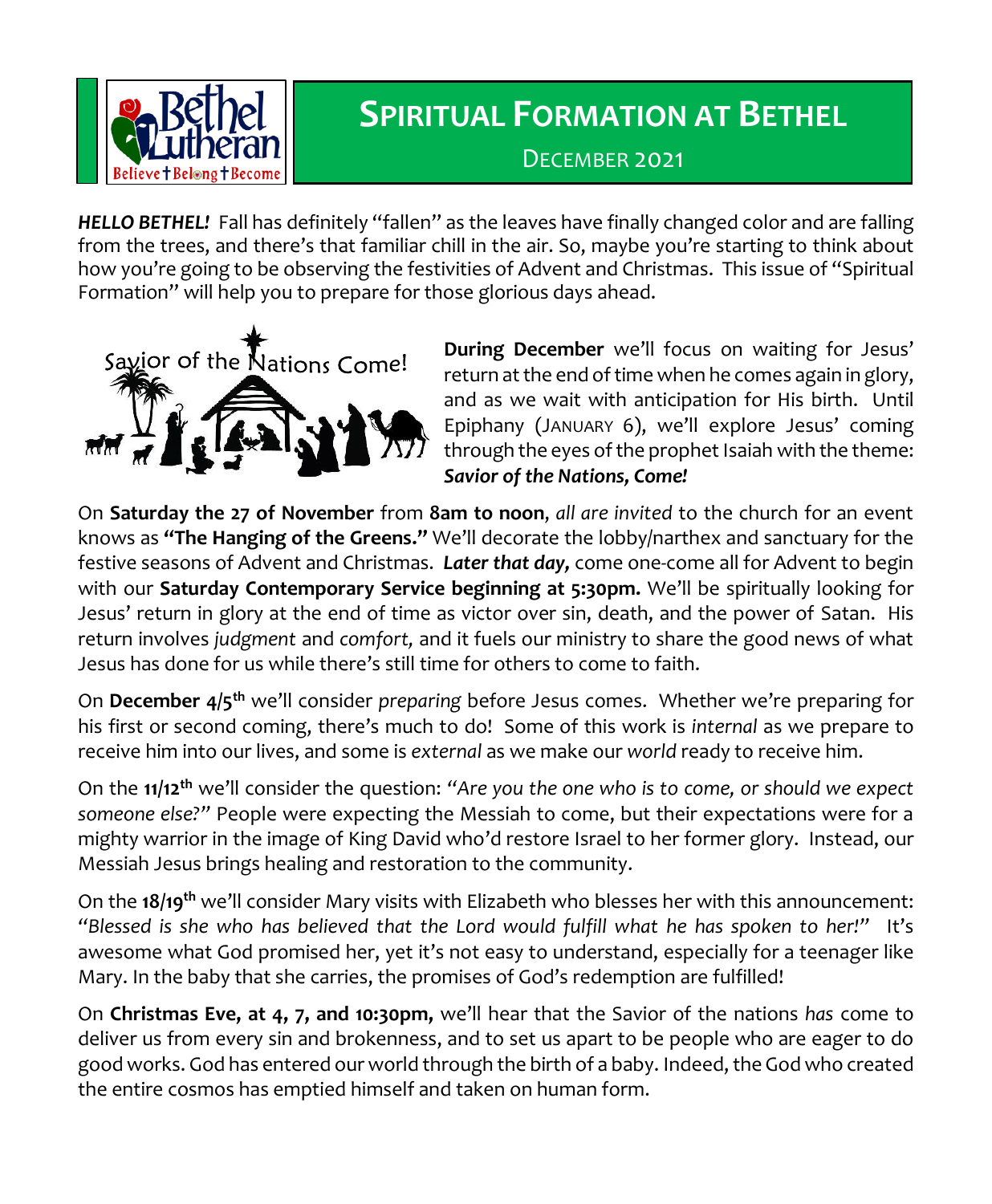Then, on Sunday the **26th ,** the birth of God's son causes rejoicing to well up – in those who were first to meet him in the temple like Simeon and Anna, and in our day, too. Our thanksgiving has an edge to it, however. Unlike the first disciples, we know how the story of Jesus' life unfolds, with its joys and sorrows. But that, too, mirrors our daily life – joy and sorrow, hope and discouragement all blended together.

And, finally, on **January 2<sup>nd</sup> (Epiphany Sunday)**, the star of Bethlehem shines brightly, bringing the magi to the Holy Family and revealing God's glory in the world. This holy presence cannot be contained within our hearts or the confines of a church building. It's something that shines through us into a world desperate for that healing light.

*There* . . . that should help you to prepare for some rather awesome days ahead! But make sure that you plan to be present every Lord's Day so that these days you are preparing for do not happen without you enjoying them!

**CHILDREN'S FAITH FORMATION**

*Sunday School Classes 10:00-10:55 a.m. Nursery Preschool-*

*Kindergarten*

*Grades 1-5*

In His love, Pastor Dave

**Sunday School** for children ages Kindergarten through 12th grade begin at 10 a.m. and students go to their assigned classrooms. Parents can pick them up from those rooms at 10:55 a.m.

**Nursery –** Little ones are precious gifts from God and we LOVE them. If you want them to remain with you during worship service, that's OK. If you need nursery services, we'll make arrangements for that to happen.

**Preschool-Kindergarten -** Children who are 3 years old before December 31<sup>st</sup>, and those currently in Kindergarten are invited to this class at 10 a.m. A Bible based curriculum teaches Bible lessons in a fun, age-appropriate way, with engaging songs, stories, videos and puppets!

**1 st -5 th Grade** children are grouped in Sunday School by age/grade. Students learn the basic stories and Lutheran concepts in preparation for Confirmation during Middle School. The curriculum used is "Sunday Schoolhouse" from Sola Publishing.

**ON DECEMBER 9th at 7pm,** our **Preschool** invites one and all to come to see the little ones tell the story of Jesus' birth. And on the **19th at 10am,** the little ones of our **Sunday School** also invite you to come and hear about the coming of the Savior of the Nations.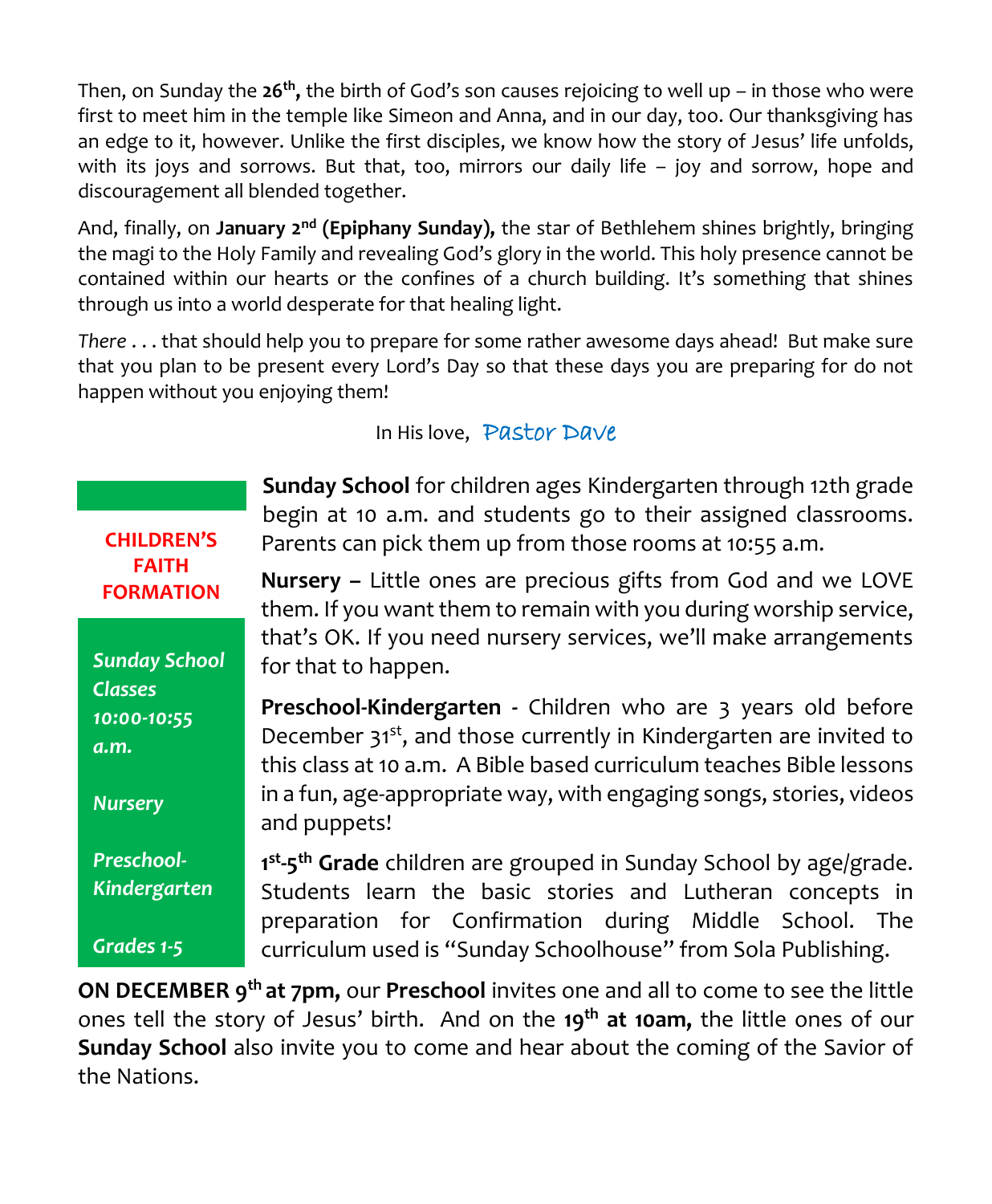## **MIDDLE & HS FORMATION**

*Confirmation Middle & High School Sunday School*

*No Sunday school on 12/26/2021 or 1/2/2022 due to the Holidays*

## *MIDWEEK: High School Youth Ministry*

*Unless otherwise indicated, all classes are on Sundays mornings from 10-10:55 a.m.*

## **Confirmation Class** *led by Confirmation Team* **in the** *Education Wing Room 216/218 at 10:00 a.m.*

A class for Middle School students (grades 6-8) wanting to understand what their faith in Jesus is all about through a highly interactive experience that includes both large group presentation and small group discussion. After class, we attend worship together. Once a month, we continue our time together after worship with a large group fellowship activity. Our goal is to develop a life-long faith through a combination of engaging learning events, regular fellowship activities, and service opportunities in and outside our congregation. Need info? Contact Pastor Al!

## **High School** *led by Laura and Jason Houser* **in Student Center**  *Room 202 at 10:00 a.m.*

While studying the Bible, we explore various topics of mutual interest, seeking to apply our faith to real-life situations and challenges, moving beyond getting more head knowledge to faith application and growth as disciples. We begin by sharing at least one good thing from the past week. Encouraging conversation and discussion in a respectful way. We encourage active serving while reminding them little ones look up to them at church. We end each class with prayer requests and prayer.

## **MIDWEEK: High School Youth Ministry** *on Sundays & Thursdays led by Eddie Burks from 6:30-8:30 p.m.*

A typical night is hanging out, eating our favorite snacks, listening to music, playing games, watching a video, discussing important and not so important things, wrapping up by talking about life's highs and lows. Everyone is welcome (*members and friends alike*). We've organized special trips, we do mission work, hold a summer camp, and go on Boundary Water Adventure journeys. High School life is too difficult to do it alone, so we try and do it together. Thursdays are meetings done by ZOOM and are normally informal "meet-ups" just to check in to see how they're doing.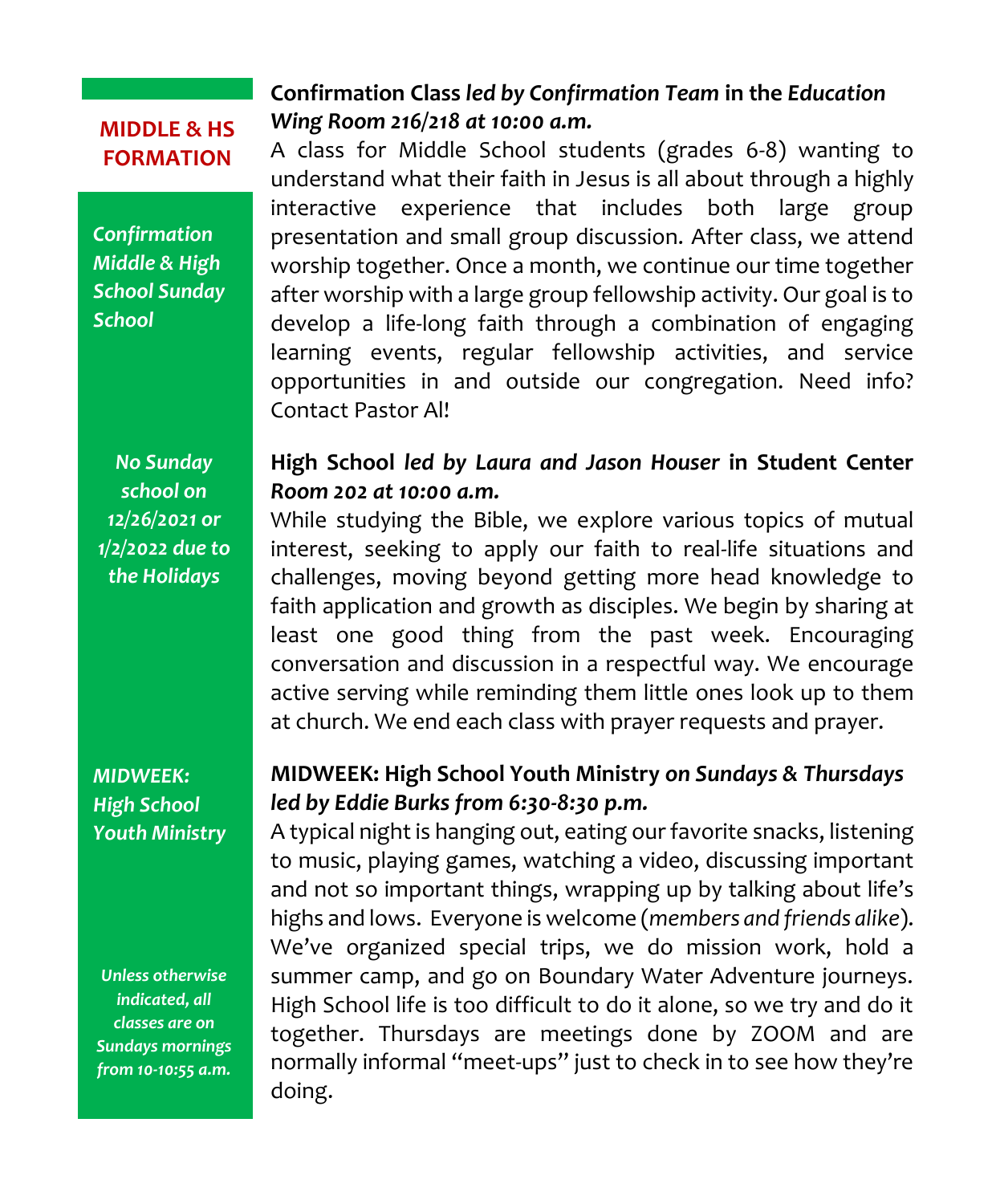

I baptize you in the name<br>of the Father and of the Son<br>oond of the Holy Spirit

## **Baptism Class** -- *Planned as needed Led by the Pastors* **at** *Members Homes or at Church*

This is a class for parents who wish to have their child(ren) baptized. During this session, we explore what happens when we come to the font and what it means to be a disciple of Jesus. We review the expectations

placed on parents, and godparents, and we touch on their child's emotional and spiritual development. Need more info? Have some questions? Contact our pastors



#### **First Communion Class** *-- April 2022*

Our children, 4<sup>th</sup> grade and up, learn about God's promises and the importance of Holy Communion. These classes are held during the Discipleship Hour (a.k.a. Sunday

School) and lead to the Rite of First Communion. For more information, speak with Pastor Al.



# mation

## **Confirmation Day** -- *May or June 2022*

This is a Sunday morning experience for confirmation students in their final month of class, and for their parents, during which they reflect on God's promises to them in baptism, and on the call that He has placed on their lives. When confirmation day comes, it's not all about a "graduation" from church, but it is all about continuing

their life of faith in a more mature and active way in the ministry of the church.

#### **FAITH GROWTH OPPORTUNITIES**



## *Confirmation*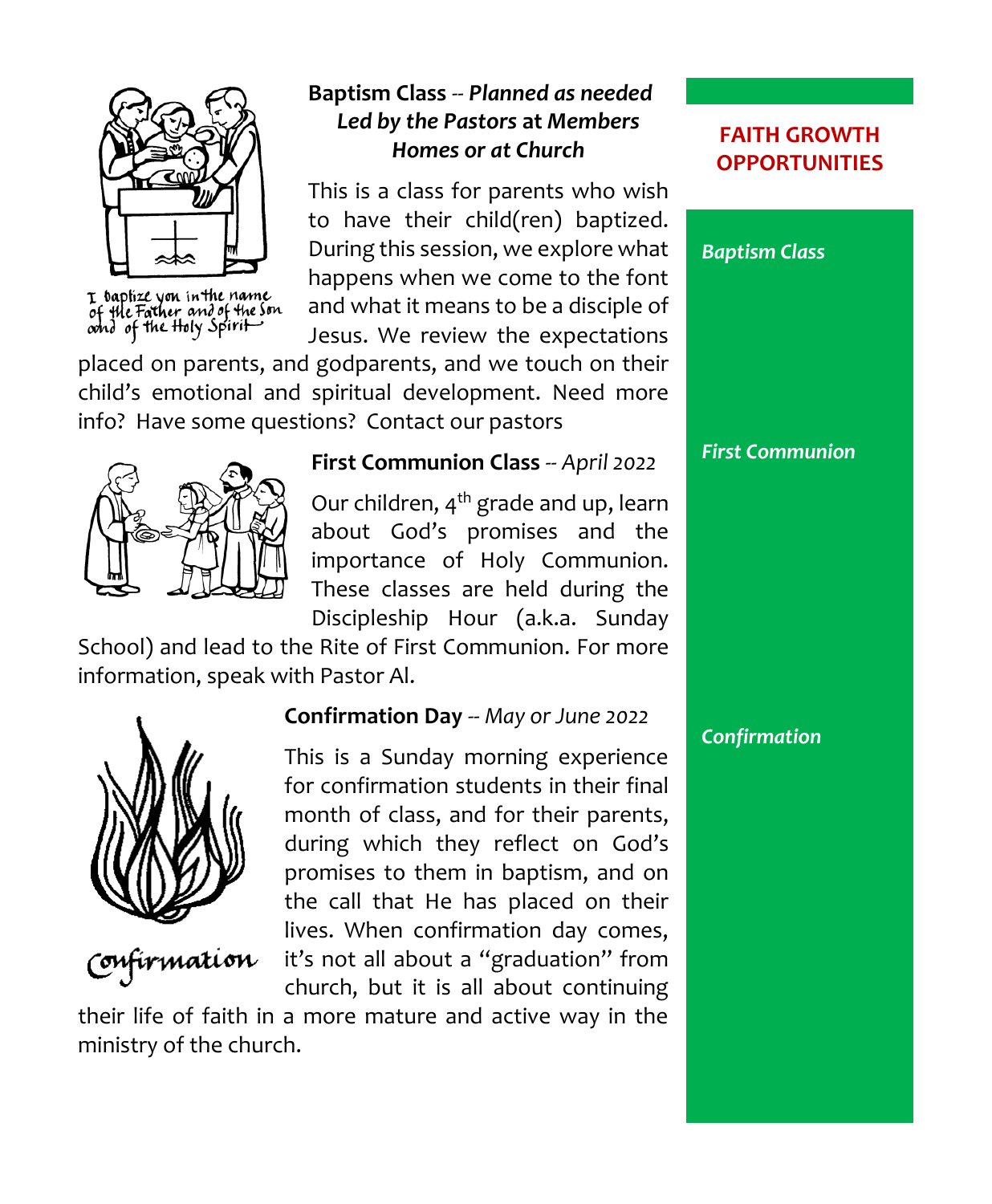

## **Discovery [To be announced]** *Various Ministry leaders* **at Various locations** *6 - 8:00 p.m.*

Are you a newcomer to faith or our church and curious about what God is doing here? Join us for a 4 week introduction we call

"Discovery" to go deeper in your faith! Held on Sunday evenings, our pastors and other key leaders will explore with you the basics of our Lutheran Christian faith and what it means to be a disciple here at Bethel. Childcare can be provided, just let us know. Sign up on the registration page in the lobby after any service or by talking to one of the pastors.

## **Sausage and Scripture** *Saturdays at 7:30 a.m.*

*Led by Jason Pearson* **-- Fellowship Hall** We will start a book study on **Dec. 11.** The book is titled: *"Kingdom Men Rising"* and is written by Tony Evans. Come join us!!! Breakfast begins at 7:30 and the study at 8am. Any questions, contact *Jason Pearson* at 317-289-3986.

## **Bethel Book Clubs**

#### *We host two women's book clubs that meet monthly.*



One group meets the **first Tuesday** of the month at 7 p.m. in various homes for fellowship and discussion. For more information, including meeting location and book being studied, contact *Risë Helgemo* (317-877-8416).

The second group meets on the **second Saturday** each month at 11:30 a.m. Each month's session includes lunch. For more information including book being studied and the meeting location, contact *Linda Crist* (317-695-7384).





*Women on Wednesdays (see next page)*

**MEN & WOMEN'S FAITH FORMATION**

*Discovery*

*Men's Sausage & Scripture*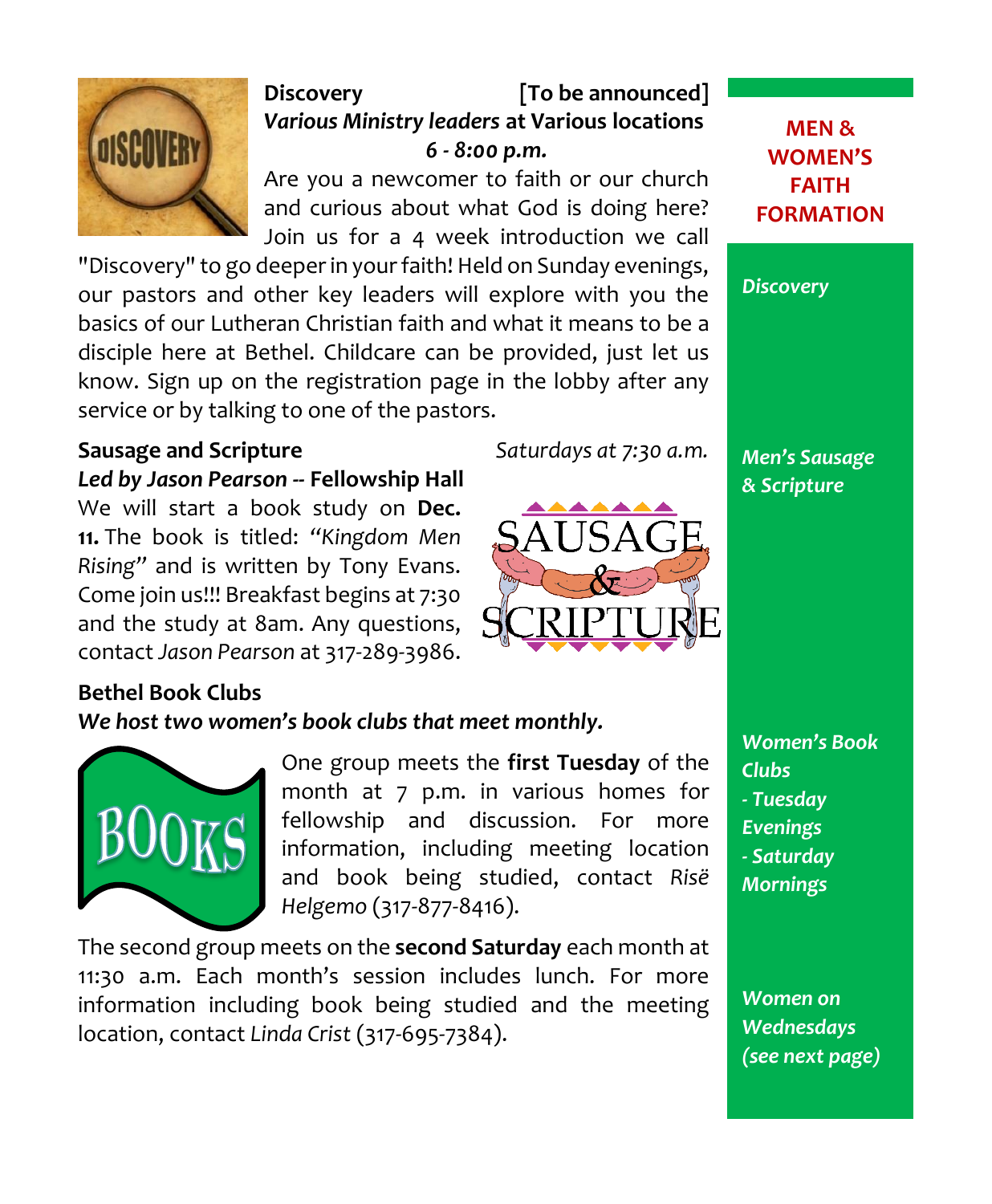## **ADULT CLASS DESCRIPTIONS**

#### *Women on Wednesdays*

*Ask the Question*

## *Disciples of the Cross*

*(Adult classes continues on the next page.)*

*Unless otherwise indicated, all classes are on Sundays mornings from 10- 10:55 a.m.*

#### **Women on Wednesdays ~** *Led by Mary Jo Mikulski*

*Weekly, 9:30-11:00am, room 216 on the second floor of the Education Wing.*

**Nov 10**, a study on "Being Thankful" with Bible passages focused on that theme. **Nov 17, Dec 7, Dec 1, Dec 8, and Dec 15**, a study of

little known facts about Christmas Carols and the Biblical hymns of Christmas. A study of *The Letters of Paul* to start in Feb. 2022. Book available at church for \$12 payable at the first class. More info? Please contact *Mary Jo Mikulski* at 260-403-5525.

#### **Ask the Question ~** *Every Sunday* **~ Member led in the Chapel**



Church ought to be a safe place where we can bring our faith questions. In fact, a healthy faith question pushes for greater understanding. And a healthy church embraces those questions without feeling threatened or attacked. Join us as we discuss the questions you bring to the table, along with your cup of coffee and sweet treat from the coffee fellowship.

#### **Disciples of the Cross ~ until January ~ Led by Pastor Dave**

*Fellowship Hall 10am every Sunday.*

**Part One** was all about *Who We Are* as disciples of Jesus. We learned Bible and theology basics that helped us to be able to talk about being followers of Jesus. In short, we explored the attitude of discipleship. It was a good starting point for: **Part Two**  which tells us *What We Do* as disciples of



Women on. Wednesday

Jesus. We're learning practical aspects of discipleship and about how to live as disciples in everyday life. We're using themes found in the Lord's Prayer that will take us through key aspects of our faith life, not only to demonstrate disciplines that we are to practice as disciples but to show how God can use us to bring the Gospel into the lives of others. lives of others.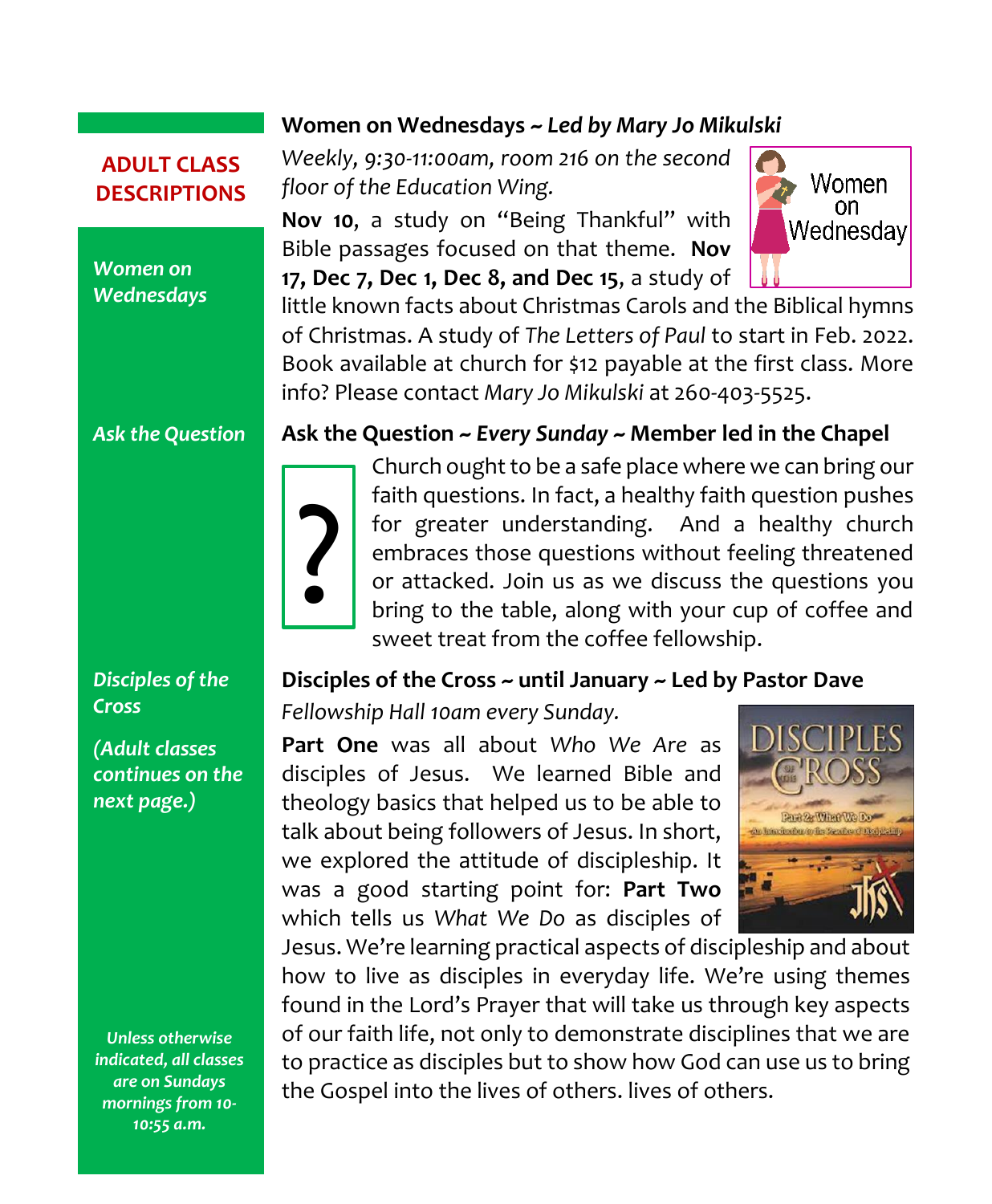## **Ten Women of the Bible by Max Lucado -** *led by Carol Jacobs Thursdays at 6:30pm* **on** *Jan 6 th*

Their actions stood out to the writers of Scripture, even though society overlooked their contributions. In this 10 session workbook, Lucado tells the stories of 10 pivotal biblical women, including Sarah, Rahab, Abigail, Esther, Sapphira, Mary Magdalene, and others. Each session features insights and study questions that explore their lives - and helps you apply the lessons to yours. Ladies…come one…come all, no matter what your age is!

## **Men Called by God - led by David Jacobs**  *Thursdays at 6:30p.m. beginning Jan 6th*

God called men in the Bible to fulfill His plan and purpose to change and restore the world. They were a diverse and imperfect group of shepherds, kings, prophets, fishermen and others. They failed, struggled with their faith, and often lost hope but God never left them. He restored them and gave them new hope and vision through His love and grace. Together, we'll read and study how God empowered and shaped the lives of these men whom He called. And we'll learn to understand how God, who called us, can use our lives to change the world.

## **OCCASIONAL MINISTRY PRESENTATIONS**

Throughout the year our Care Ministry and Missions Committee offer occasional presentations. Through its *Missions Committee* Bethel supports 30 various local, national, and international missions. Watch for more details about up-coming events in our weekly "Bethel Happenings."



**ADULT CLASS DESCRIPTIONS**



*Men Called by God*

*Occasional Ministry Presentations*